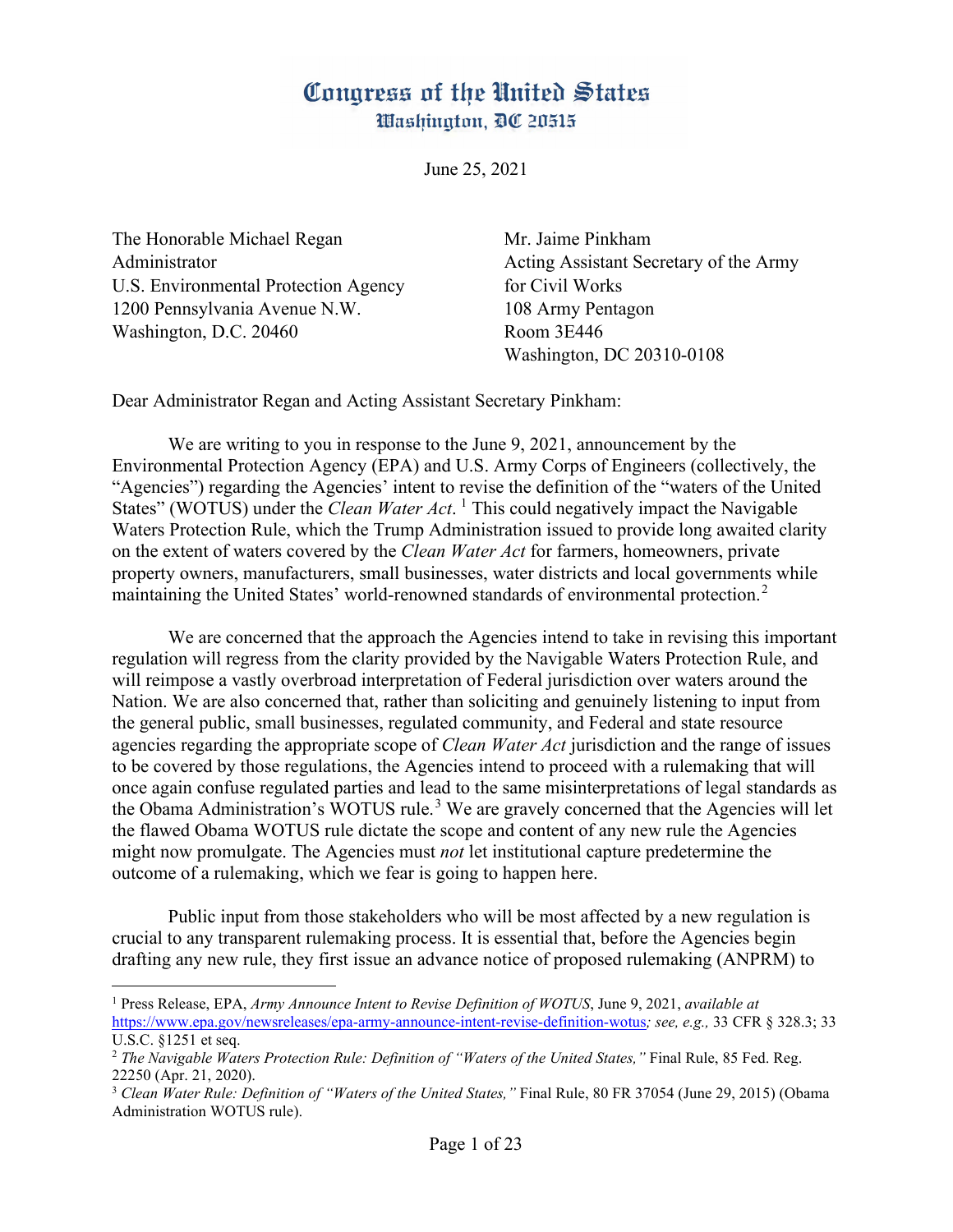solicit input from the general public, regulated community, and resource agencies on the scope of *Clean Water Act* jurisdiction and the range of issues to be covered by the regulations, to support any revisions to the definition of "waters of the United States."<sup>[4](#page-1-0)</sup> If the Agencies decide to move forward with a rulemaking after the ANPRM, we expect they will undertake a robust economic analysis, including a cost-benefit analysis, for whatever proposed rule might be developed. This economic analysis must include an accurate quantification and monetization of the consequences anticipated from the proposed rule.<sup>[5](#page-1-1)</sup>

In addition, the *Regulatory Flexibility Act* requires the Agencies to assess the impact of this proposed regulation on "small entities," which are defined as including small businesses, small governmental jurisdictions, and certain small not-for-profit organizations.<sup>[6](#page-1-2)</sup> Because of the scope of this rule and the way in which "waters of the U.S." has previously been expanded, we expect to see a thorough regulatory flexibility analysis of the economic impact on small entities. Finally, because of the EPA's role in this rulemaking, we expect that the Agencies will convene an "advocacy review panel" pursuant to the *Small Business Regulatory Enforcement Fairness Act's* requirement to hear from representatives of small entities affected by the proposed rule.<sup>[7](#page-1-3)</sup> We are hopeful that the Agencies will not again fail to calculate the significant impact of this rule like they did in 2014, leading to a failure to hold a small business advocacy review panel in the future. $8$ 

The Obama Administration's overreaching WOTUS rule had a disastrous effect on farmers, businesses, and families.<sup>[9](#page-1-5)</sup> That rule drew substantial opposition from states, local governments, and citizens across the Nation challenging the overbreadth of the definitions included.<sup>[10](#page-1-6)</sup> The regulatory burden placed on average Americans and the effect on the economy would be detrimental if the Agencies were to remove the definitions included in the Navigable Waters Protection Rule, especially as we look to restart the economy after the COVID-19 pandemic. If we want to help get Americans back to work, the Administration cannot continue to propose partisan executive and legislative actions which will only slow down or reverse the economic recovery. Instead, we must have reasonable regulation to enable Americans to thrive and to grow our Nation's economy, including in rural and other underserved parts of the country. To do this, the Agencies must keep in mind the multitude of concerns and issues previously raised about the Obama Administration's WOTUS rule and maintain the updated definitions of the Navigable Waters Protection Rule.

Regulation of the Nation's waters must be done in a manner that responsibly protects the environment without unnecessary and costly expansion of the Federal government in order to prevent unreasonable and burdensome regulations and to protect small businesses, farmers, and families. Consequently, it is critical that the Agencies take the proper steps to ensure that any

<span id="page-1-1"></span><span id="page-1-0"></span><sup>4</sup> *See* 5 U.S.C. § 553.<br><sup>5</sup> *See* OMB Circular A-4, Executive Order 12866, and Executive Order 13563.<br><sup>6</sup> 5 U.S.C. §§601-612.<br>7 5 U.S.C. § 609(b).

<span id="page-1-2"></span>

<span id="page-1-3"></span>

<span id="page-1-4"></span><sup>&</sup>lt;sup>8</sup> SBA Office of Advocacy letter to Administrator McCarthy (Oct. 1, 2014), available at https://www.sba.gov/sites/default/files/Final\_WOTUS%20Comment%20Letter.pdf. 9 American Farm Bureau Federation "Clean Water Act, WOTUS," *available at* 

<span id="page-1-5"></span>[https://www.fb.org/issues/regulatory-reform/clean-water-act/.](https://www.fb.org/issues/regulatory-reform/clean-water-act/) 10 Snider, Annie, "9 more states sue Obama admin over hot-button rule," *Greenwire*, June 30, 2015.

<span id="page-1-6"></span>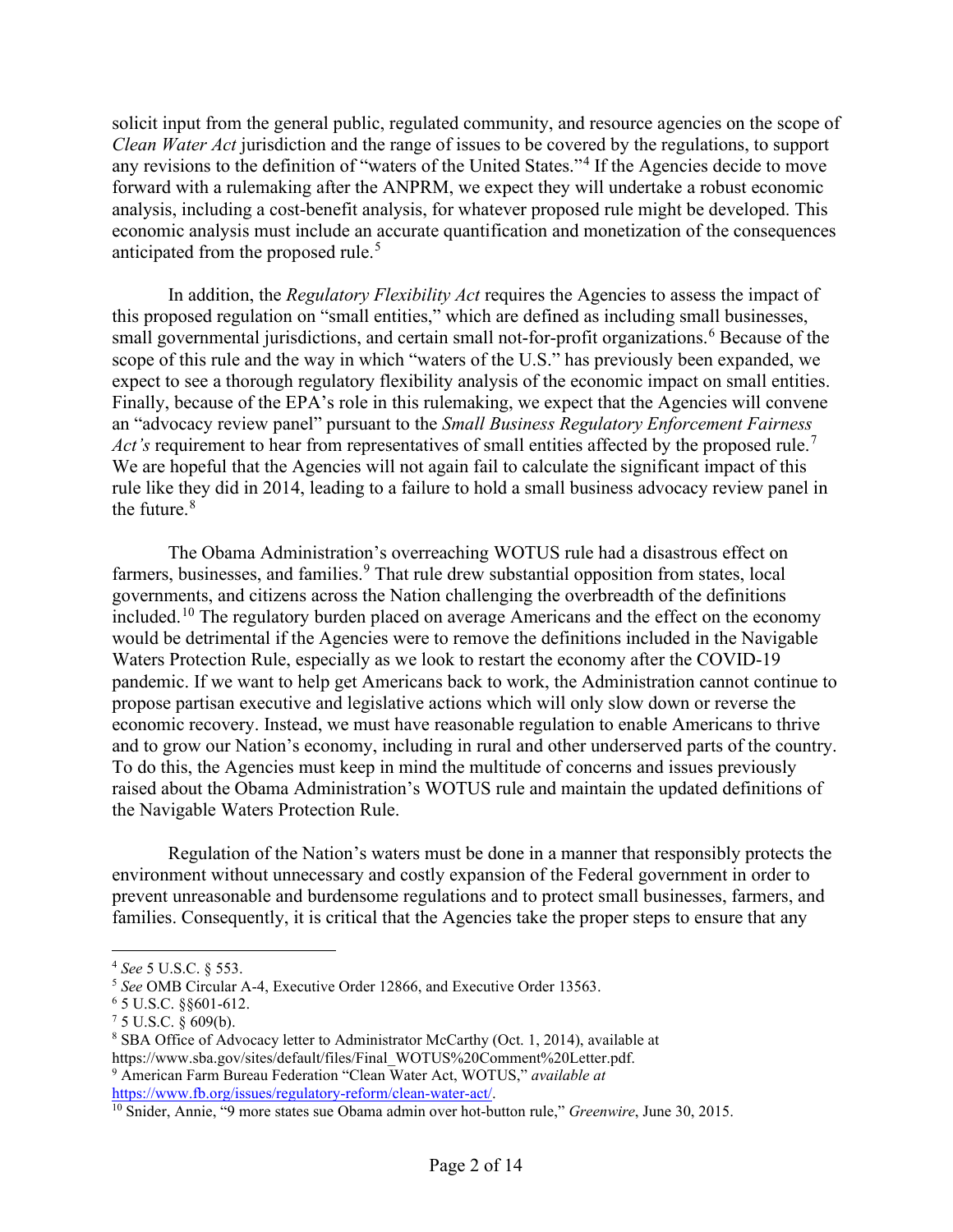new regulations provide an appropriate and clear definition of "waters of the United States," and be consistent with the *Clean Water Act* and the governing U.S. Supreme Court decisions in *Solid Waste Agency of Northern Cook County v. U.S. Army Corps of Engineers and Rapanos v. United States* concerning the extent of waters covered by the Act.<sup>[11](#page-2-0)</sup>

We will be closely monitoring the process as a new rulemaking is initiated. We are aware this is a significant rulemaking and we strongly urge the Agencies to maintain the positive changes that were put into place under the Trump Administration's Navigable Waters Protection Rule. This Administration must cast aside ideological biases and carefully consider how this regulatory action will impact those who must live and work under this rule. With all the other crises confronting our nation it makes little sense to unravel a final rule that has taken decades of Agency action, litigation, and legislation to settle. Instead, we encourage the Administration to focus its attention and resources on the more pressing economic and international issues confronting our nation such as inflation, the border crisis, the safety of our communities, reopening schools, and protecting America from our adversaries who seek to do us harm.

Thank you for your prompt attention to this matter.

Sincerely,

 $\overline{\phantom{a}}$ 

Sam Graves Ranking Member Transportation and Infrastructure Committeee

 $\frac{1}{\sqrt{2\pi}}$ 

GT Thompson Ranking Member Agriculture Committee

 $\mathcal{L}$  , we are the set of the set of the set of the set of the set of the set of the set of the set of the set of the set of the set of the set of the set of the set of the set of the set of the set of the set of the s

David Rouzer Ranking Member Subcommittee on Water Resources and Environment

 $\overline{\phantom{a}}$ 

Cathy McMorris Rodgers Ranking Member Energy and Commerce Committee

<span id="page-2-0"></span><sup>11</sup> *Solid Waste Agency of Northern Cook County v. U.S. Army Corps of Engineers*, 531 U.S. 159 (2001); *Rapanos v. United States*, 547 U.S. 715 (2006).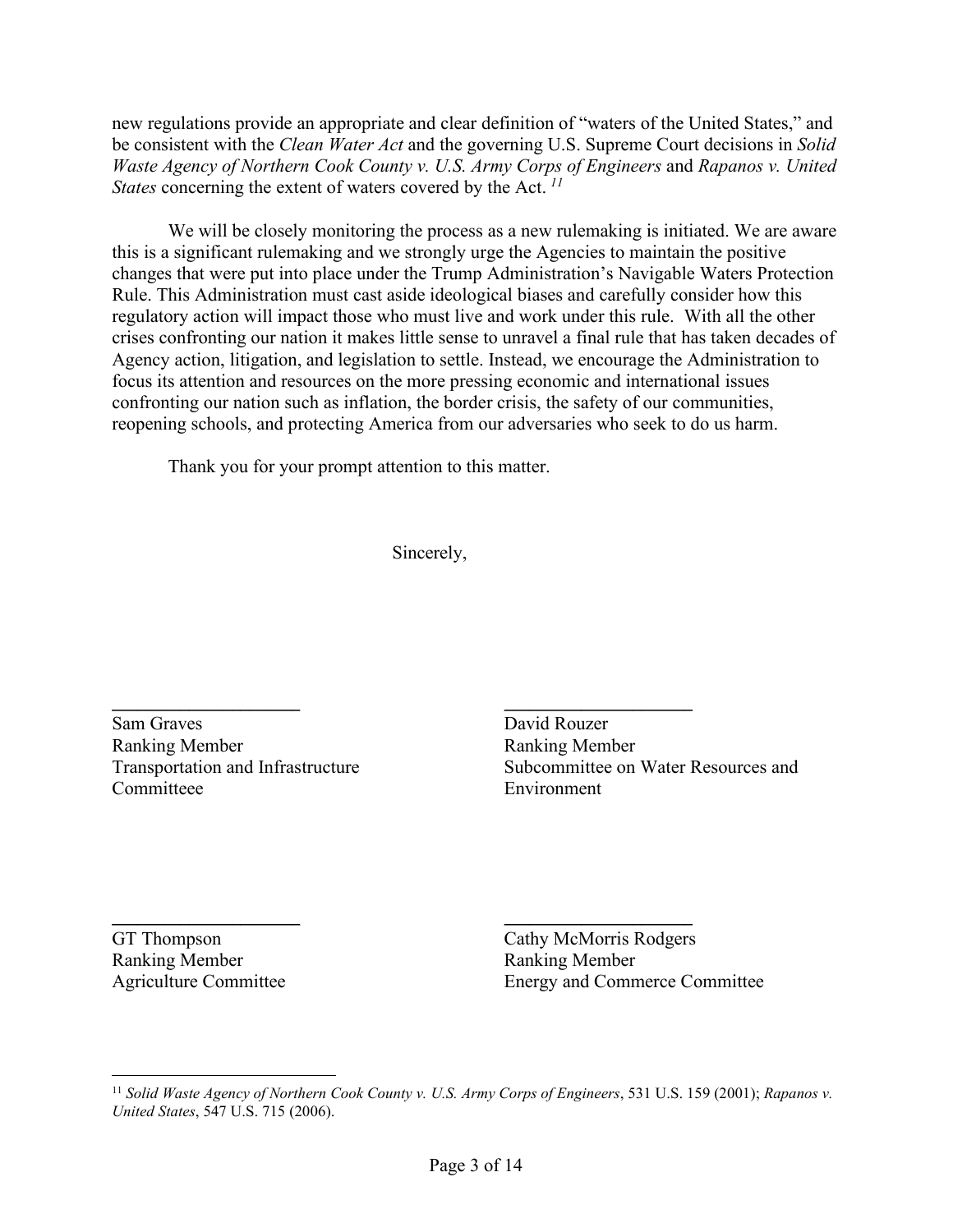June Westerma  $\sim$   $\sim$   $\sim$   $\sim$   $\sim$   $\sim$   $\sim$   $\sim$ 

Bruce Westerman Ranking Member Natural Resources Committee

Kein Mc Cant

Kevin McCarthy Republican Leader

 $\frac{1}{\sqrt{2}}$ 

Blaine Luetkemeyer Ranking Member Small Business Committee

alis  $\overline{C}$ 

Steve Scalise Republican Whip

ein M. Stefant

Elise Stefanik Republican Conference Chair

 $\frac{1}{2}$ 

Louie Gohmert Member of Congress

 $\mathcal{L}$  , we have the set of  $\mathcal{L}$ 

Dan Newhouse Member of Congress

 $\overline{\phantom{a}}$ 

Clay Higgins Member of Congress

In N. Cla  $\overline{\phantom{a}}$ 

Tom McClintock Member of Congress

Loug Lamhen

Doug Lamborn Member of Congress

\_\_\_\_\_\_\_\_\_\_\_\_\_\_\_\_\_\_\_\_\_\_

Kat Cammack Member of Congress

 $\cdot$   $\cdot$   $\circ$ 

Mike Rogers Member of Congress

Page 4 of 14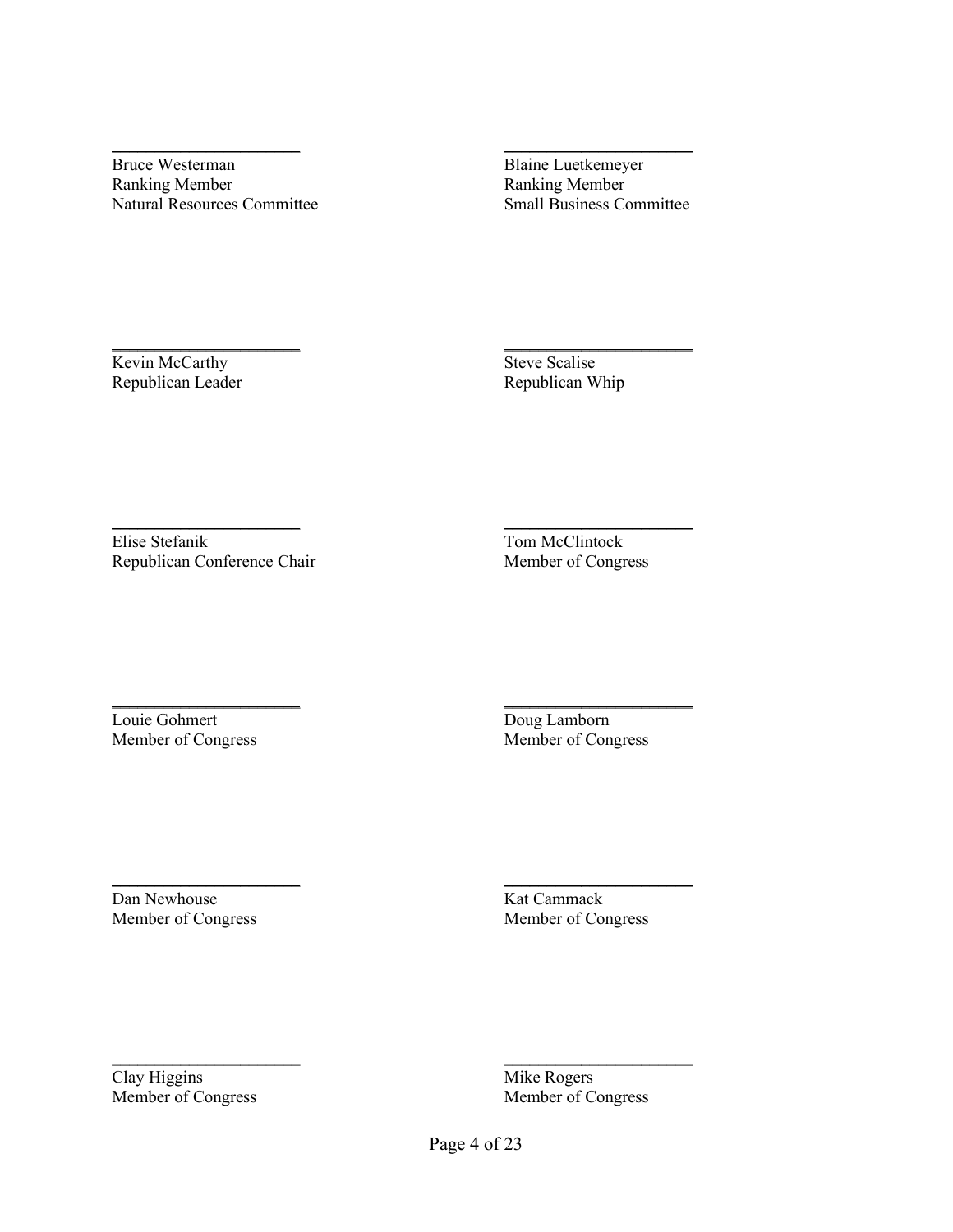$\overline{\phantom{a}}$ 

Tim Burchett Member of Congress

 $\frac{1}{2}$ 

August Pfluger Member of Congress

 $\blacksquare$ 

Eric A. "Rick" Crawford Member of Congress

 $\overline{\phantom{a}}$ 

Scott Perry Member of Congress

 $\sim$   $\sim$ 

Bob Gibbs Member of Congress

 $\overline{a}$   $\overline{a}$ 

Dusty Johnson Member of Congress

\_\_\_\_\_\_\_\_\_\_\_\_\_\_\_\_\_\_\_\_\_\_

Steve Chabot Member of Congress

 $\overline{\phantom{a}}$ 

Pete Stauber Member of Congress

\_\_\_\_\_\_\_\_\_\_\_\_\_\_\_\_\_\_\_\_\_\_

Mike Bost Member of Congress

\_\_\_\_\_\_\_\_\_\_\_\_\_\_\_\_\_\_\_\_\_\_

Tom Rice Member of Congress

 $\overline{\phantom{a}}$ 

Beth Van Duyne Member of Congress

hu U agu  $\sim$   $\sim$   $\sim$   $\sim$ 

Ann Wagner Member of Congress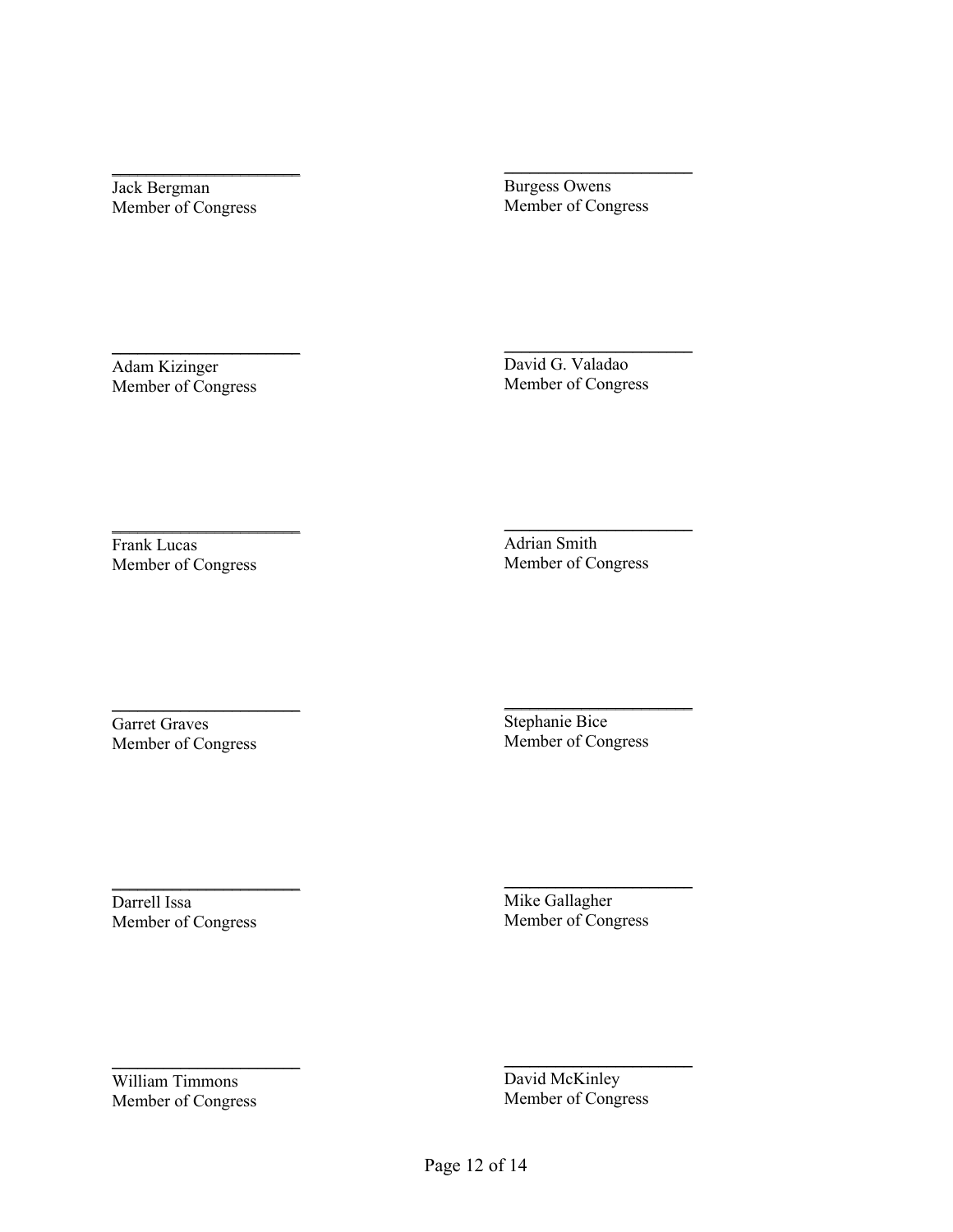Tim Walberg Member of Congress

 $\overline{\phantom{a}}$  , where  $\overline{\phantom{a}}$ 

Lisa McClain Member of Congress

\_\_\_\_\_\_\_\_\_\_\_\_\_\_\_\_\_\_\_\_\_\_

Claudia Tenney Member of Congress

 $\overline{\phantom{a}}$  , where  $\overline{\phantom{a}}$  , where  $\overline{\phantom{a}}$ 

Young Kim Member of Congress

 $\overline{\phantom{a}}$  , where  $\overline{\phantom{a}}$ 

Thomas Massie Member of Congress

 $\overline{\phantom{a}}$  , where  $\overline{\phantom{a}}$  , where  $\overline{\phantom{a}}$ 

Dan Bishop Member of Congress

 $\overline{\phantom{a}}$  , where  $\overline{\phantom{a}}$  , where  $\overline{\phantom{a}}$ 

Mark Green Member of Congress

 $\overline{\phantom{a}}$ 

\_\_\_\_\_\_\_\_\_\_\_\_\_\_\_\_\_\_\_\_\_\_

Bill Posey Member of Congress



Steve Womack Member of Congress

Jim Banks Member of Congress

 $\overline{\phantom{a}}$  , where  $\overline{\phantom{a}}$  , where  $\overline{\phantom{a}}$ 

 $7$  $\overline{\phantom{a}}$  , and the contract of the contract of the contract of the contract of the contract of the contract of the contract of the contract of the contract of the contract of the contract of the contract of the contrac

Jason Smith Member of Congress

Chuck Fleischmann Member of Congress

 $\overline{\phantom{a}}$  , where  $\overline{\phantom{a}}$